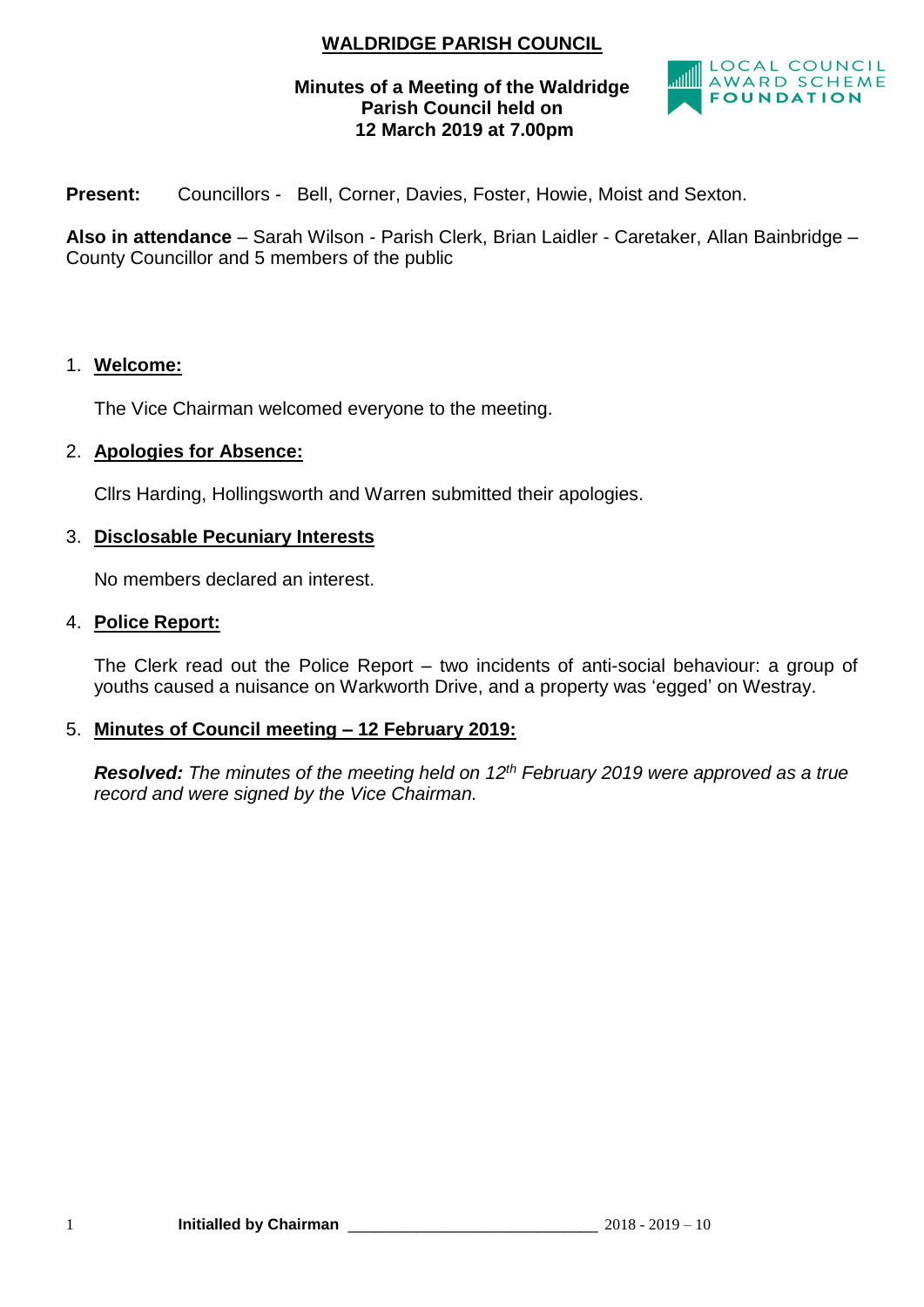#### 6. **Parish matters and ongoing items**

### a) **County Councillors report**

Cllr Bainbridge gave an update on Birch View, matter still ongoing and he is awaiting a reply. May suggest that residents of Birch View write to Barratt.

#### *Resolved: Report noted.*

### b) **Armed Forces Day Event**

A member of the public who had requested permission to hold an Armed Forces Day Event on the Millennium Green over the weekend of the 15<sup>th</sup> and 16<sup>th</sup> of June 2019 returned to the meeting to address initial concerns that were raised at the last meeting. It was confirmed that the Hermitage Academy has offered the use of their car park, and that cadets will assist in directing cars. A site visit by the organiser, Cllr Bell and the Clerk had taken place, and Cllr Bell stated that concerns raised previously had been resolved. The organiser has been in touch with SAG to start the process, and will be allowed access to the Parish Council's Risk Assessment from a previous event as a template. The Clerk confirmed that the Parish Council's insurance company had been informed, and that they have advised that the policy covers the land, with the organiser needing to provide their own Public Liability Insurance. Cllr Foster raised the issue of litter, with the event organiser confirming that regular litter picks would be taking place. The timing for the event was confirmed as being 10am – 5pm on both days.

*Resolved: It was agreed to allow an Armed Forces Day event to be held on the Millennium Green over the weekend of the 14th and 15th of June. It was agreed that the Parish Council would not be the organiser of the event, but that Councillors may assist as volunteers on the day, with the Parish Council also allowing use of their gazebos. It was agreed to allow the organiser to borrow a gazebo for an unrelated event. All votes unanimous.*

## c) **Waldridge Parish in Bloom Working Group**

The Working Group gave an update – Cllrs Bell and Sexton have attended a Northumbria in Bloom meeting, receiving useful advice and suggestions. A presentation was given, which outlined the Spring judging date  $-11<sup>th</sup>$  of April – with the Summer judging due to take place in June/July, date TBC. The total budget was confirmed as being £5,000. Big Spring Clean and Big Summer Clean litter picks are being organised by the Events Working Group to coincide with the judging dates. Summer planting will take place in May/June, and plans are under way for sponsored beds, and the community planting of several beds, involving various community groups. Bed reshaping will take place, and 9 oak tubs will be ordered to replace existing tyres, following advice from NIB. The Working Group requested the judging notes and portfolio from last year – Clerk to follow up. Suggestions for the Millennium Green were made, including bird feeders, bird boxes, bat boxes, hedgehog houses and bug hotels. Cllr Howie suggested getting children involved in building a large bug hotel. The Working Group will meet to move plans forward, and to begin creating a portfolio. Cllr Sexton and Cllr Allan Bainbridge confirmed that they are funding a coal tub, which has now been ordered. Cllr Davies mentioned that if planning permission is required, that the process could take a long time.

*Resolved: The strategy proposed by the Waldridge Parish in Bloom Working Group was approved (unanimous).*

2 **Initialled by Chairman** \_\_\_\_\_\_\_\_\_\_\_\_\_\_\_\_\_\_\_\_\_\_\_\_\_\_\_\_\_ 2018 - 2019 – 10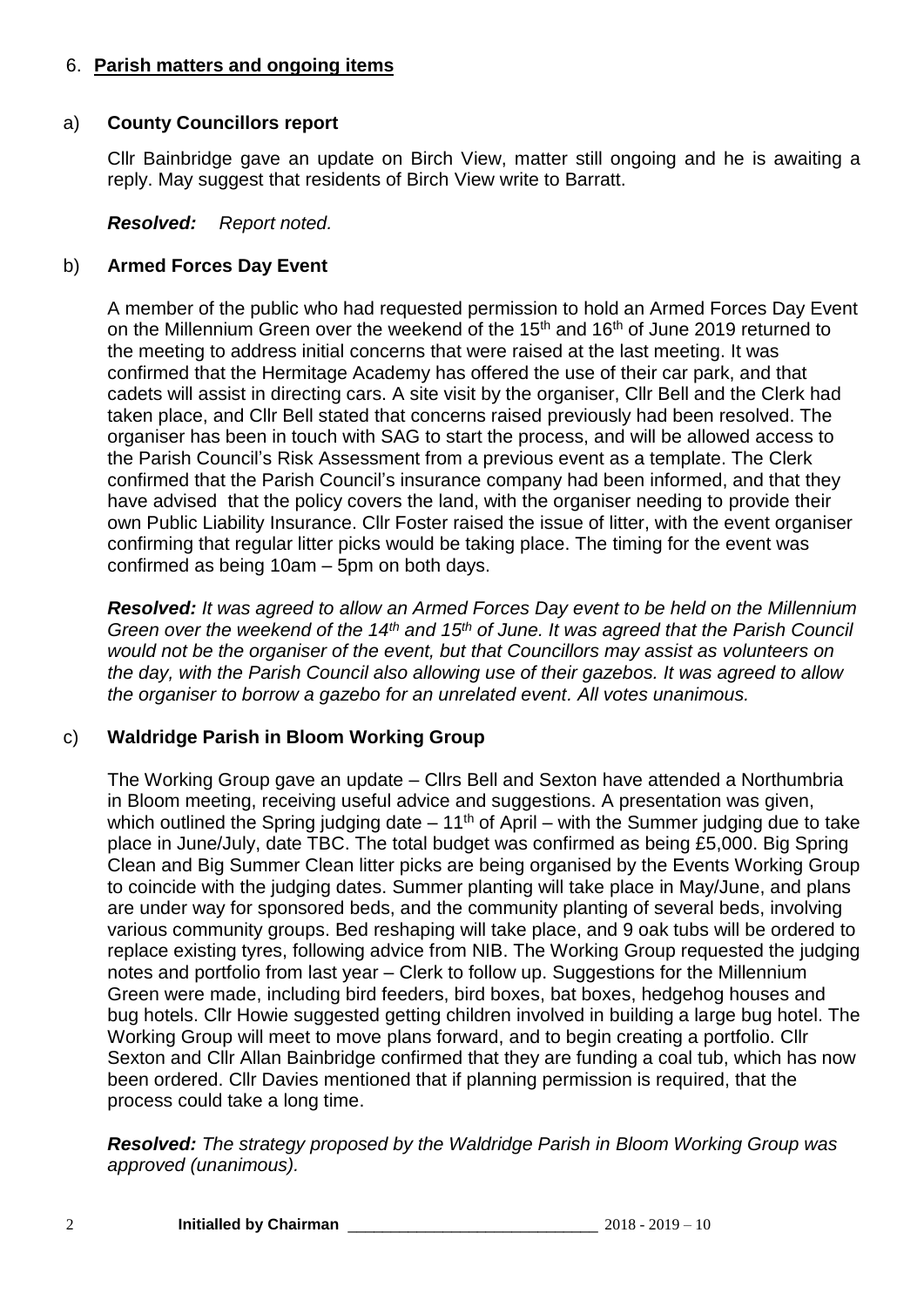## d) **Events Working Group**

The Working Group gave a presentation of the events plan for 2019, including a budget breakdown, and a plan for each event, including an overview, risks and actions. Quotes for a cinema screen supplier were discussed, and a supplier was selected. The possibility of having a mobile bar attend the event was discussed, and it was agreed that Nickynoo should be invited to attend. Cllr Davies suggested the use of Eventbrite instead of wristbands, but it was acknowledged that this would be very difficult to control. Plans to build on the Parish Fayre, improving and expanding were discussed. It was suggested that four bouncy castles may not be necessary. Cllr Howie suggested including a petting zoo/animal show. Cllr Davies suggested that all of the gazebos should be checked well in advance of any events, as some are broken. For Christmas, the possibility of having a Santa in the Parish Rooms with time slots to control attendance was discussed. It was suggested that confirmation should be sought from the Parish Council's insurers to check whether the Santa Drive Thru is covered – Clerk to follow up. Councillors also asked whether Puffing Billy could be persuaded to change their route to include the village, and it was agreed that they should be asked. The previously discussed film showing for the elderly was mentioned, and it was agreed that the Clerk should confirm what the costs for this would be.

*Resolved: Updated events plan noted. The draft event budget breakdown was approved. The plan for the Easter event was approved, and it was agreed to hire a face painter at a cost of £60. The Big Spring Clean date was agreed – 7 th April, and the plan for the event was approved. All votes unanimous. It was agreed that Inflatable Flix would be the cinema screen supplier (Cllrs Bell, Corner, Foster, Howie, Moist and Sexton in favour, Cllr Davies abstained). It was agreed that Nickynoo Mobile Bar should attend the cinema event, and that the £100 refundable damage deposit should be paid (Cllrs Bell, Corner, Foster, Howie, Moist and Sexton in favour, Cllr Davies abstained).*

## e) **Updates from Facebook**

As Cllr Harding was not present, no update was given. It was noted that Cllr Warren has removed herself as an administrator. Possible administrators for the Facebook group were discussed, and the Council considered the possibility of having a Facebook 'page' as well as the group. Cllr Davies stated that a page had been created already but had not yet been utilised.

*Resolved: It was agreed that Cllr Harding and the Clerk should be administrators for the Facebook account and group. It was agreed that the Facebook page should begin to be used. All votes unanimous.*

## f) **Millennium Green**

The Millennium Green reports were delivered in the Millennium Green Trust AGM.

*Resolved: No decisions were needed.*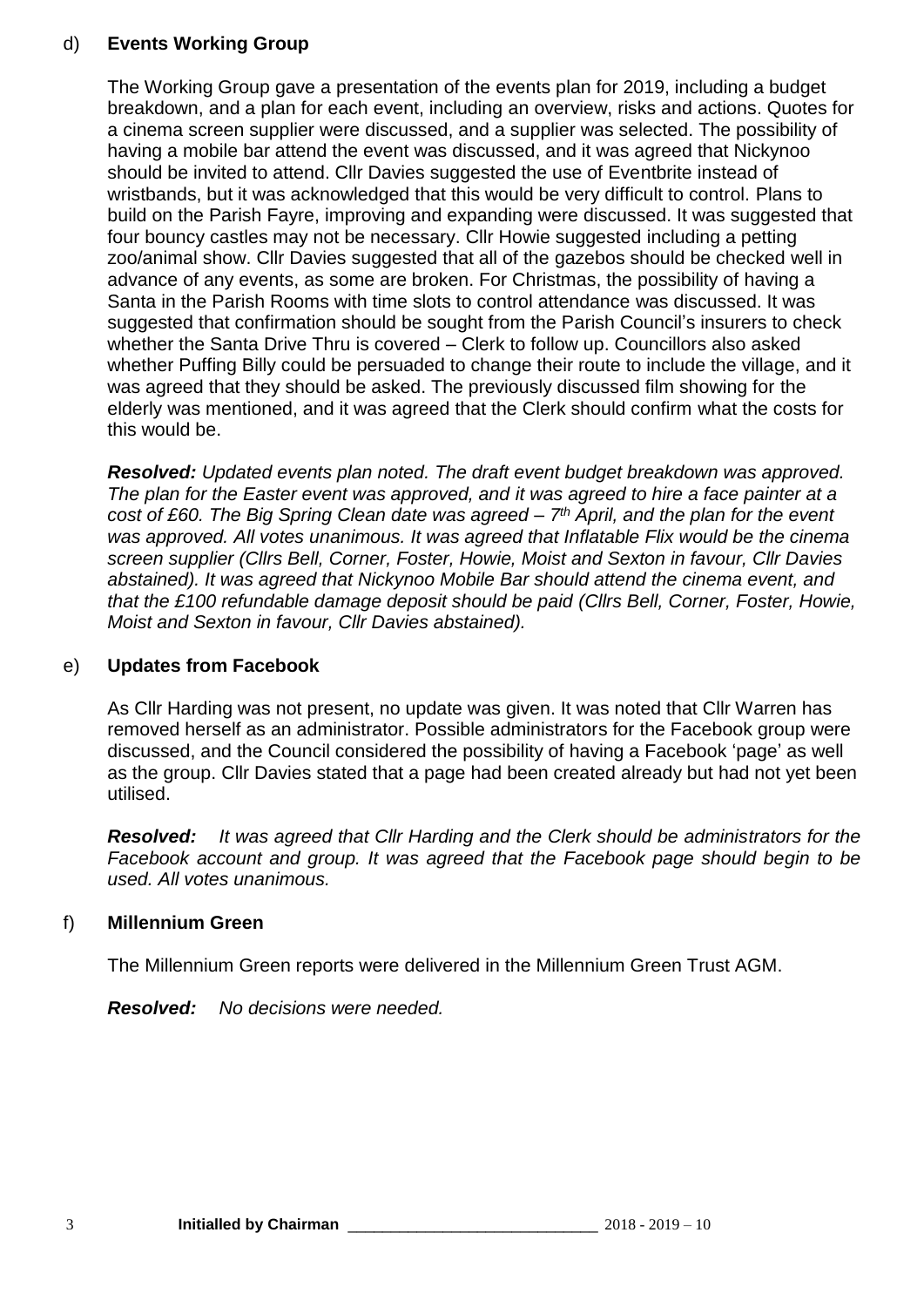## g) **Parish Council Surgeries**

Cllrs Foster and Howie held the first surgery and reported that no residents attended. It was suggested that the surgeries should be given three months, to see if attendance picks up. As Cllr Moist can no longer attend the March surgery, and as no other Councillors could attend, it was agreed that the next surgery would be the April surgery, with Cllrs Davies and Warren attending. Dates for the May surgery to be set at a future meeting.

*Resolved: Decisions on the plans for the May surgery deferred to a future meeting.*

## h) **Play Area**

The Clerk reported that any fence for the play area must meet certain safety standards, and that new quotes received so far had been considerably over budget. It was decided that after installation, the play area should be monitored to see if a fence is necessary, and in the meantime, the Clerk should continue to obtain quotes. It was noted that the play area in Waldridge Village does not have a fence. The possibility of holding a 'grand opening' of the play area was discussed, and it was suggested that this should tie in with the Big Spring Clean on the  $7<sup>th</sup>$  of April, with balloons and refreshments coming out of the Big Spring Clean event budget.

*Resolved: Fence requirements noted. It was agreed to hold a 'grand opening' of the play area to on the date of the Big Spring Clean – 7 th April. It was agreed that any costs would come out of the Big Spring Clean event budget. All votes unanimous.*

## i) **WW1 Silhouette**

Possible permanent locations for the WW1 'Tommy' silhouette were discussed, with several suggestions being made. Cllr Foster suggested the Poppyfields roundabout as a possible location, as this would mean that the silhouette would be viewed by both residents of the village and the rest of the Parish. It was noted that the Poppyfields roundabout may be a potential location for the coal tub, and that having both on the roundabout may result in it looking crowded. Cllr Bell mentioned that 'Poppyfields' linked well with the WW1 theme, and that poppies could be planted around the base of the silhouette. The verge next to the Poppyfields roundabout/estate was then suggested.

*Resolved: It was agreed that the WW1 'Tommy' silhouette should be situated on the verge next to the Poppyfields estate/roundabout (unanimous).*

## j) **Parish Rooms Heating**

The Council discussed whether a remotely controlled system was required and considered quotes for such a system.

*Resolved: It was agreed that a remotely controlled system is required, and it was agreed to order the Hive system. Both votes unanimous.*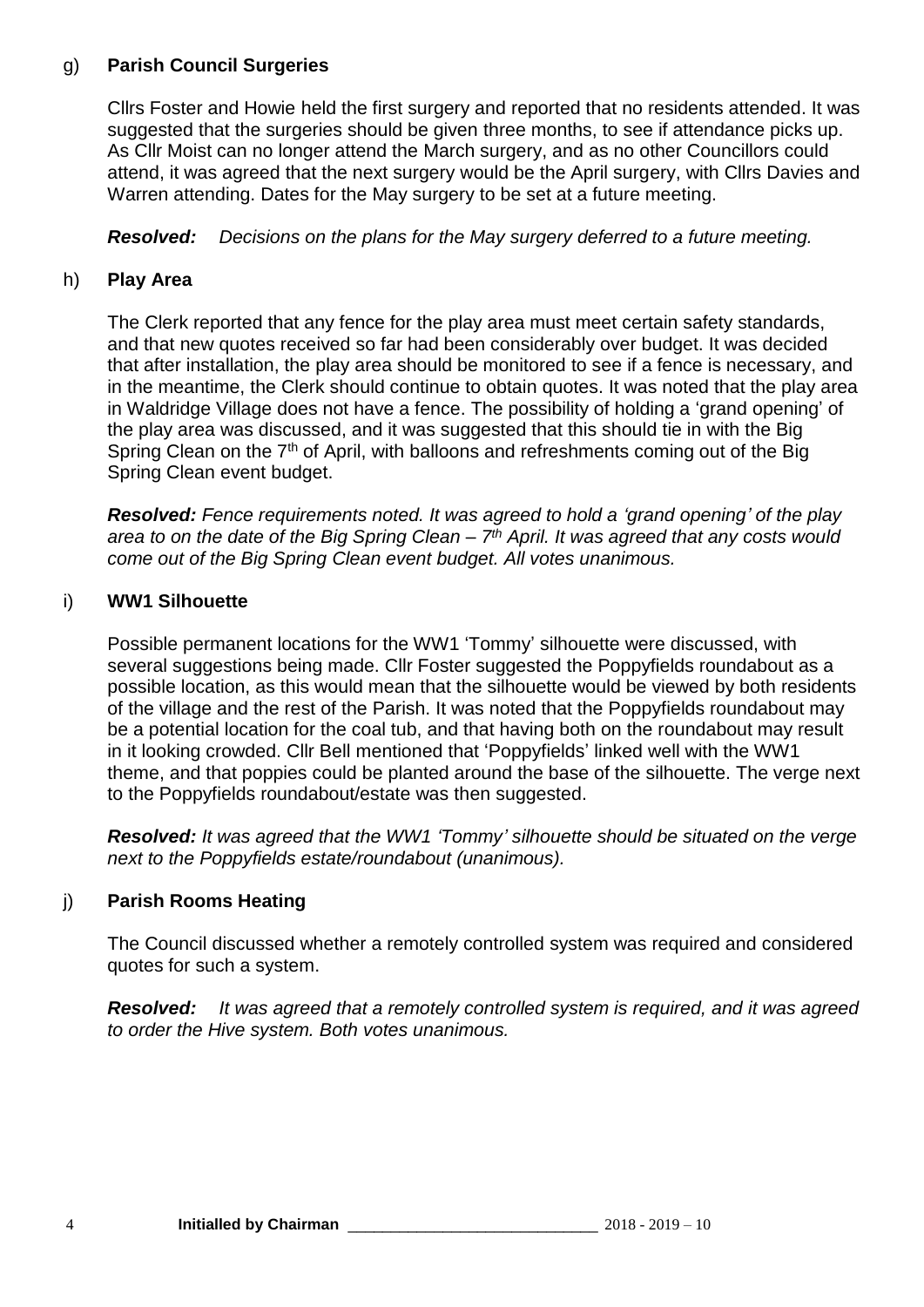#### k) **Parish Rooms Broadband**

The Council discussed whether fibre broadband from the current supplier should be installed, or whether it would be best to see out the rest of the contract and then obtain quotes from other suppliers.

*Resolved: It as agreed that to wait until the end of the current contract, then look at the possibility of other suppliers (unanimous).*

#### l) **Fire Brigade Speaker**

Cllr Davies proposed that the Council should invite a fire officer to speak at a future meeting, with the aim of identifying vulnerable residents within the Parish, so that fire risk checks can be offered. Cllr Sexton mentioned that this could possibly link with a loneliness incentive that he is involved with.

*Resolved: It was agreed that a fire officer should be invited to speak at a future meeting (unanimous).*

#### m) **Ecobricks**

Cllr Harding had forwarded an update on the Ecobricks campaign, and this was read out by the Vice Chairman. Cllrs Harding and Hollingsworth met with science teachers at the Hermitage Academy, and the school is keen to be involved. It was requested that dates for a workshop were offered, so that students can show residents how to make Ecobricks. The school have also offered to allow the Parish to use some of their Ecobrick bins for outdoor events. Cllr Harding had requested that another Councillor help her organise the workshop, and Cllrs Foster and Sexton both said that they were happy to help. As they are interested in involving students in Parish litter picks, dates will be forwarded to the school.

*Resolved: It was agreed that a workshop would take place, with Cllrs Foster, Harding and Sexton attending. It was agreed to send several choices of dates to the Hermitage Academy. Both votes unanimous.*

#### n) **Policy Review**

- Scheme of Delegation
- Disciplinary Procedure
- Grievance Procedure
- Risk Assessment

*Resolved: It was agreed to adopt the updated Scheme of Delegation, Disciplinary Procedure, Grievance Procedure and Risk Assessment.* 

#### o) **Timetable of training events**

It was noted that the upcoming Fire Safety in the Workplace course now has a £30 fee, and the Council discussed whether the Clerk should still attend.

*Resolved: It was agreed that the Clerk should still attend the Fire Safety in the Workplace Course at a cost of £30 (unanimous).*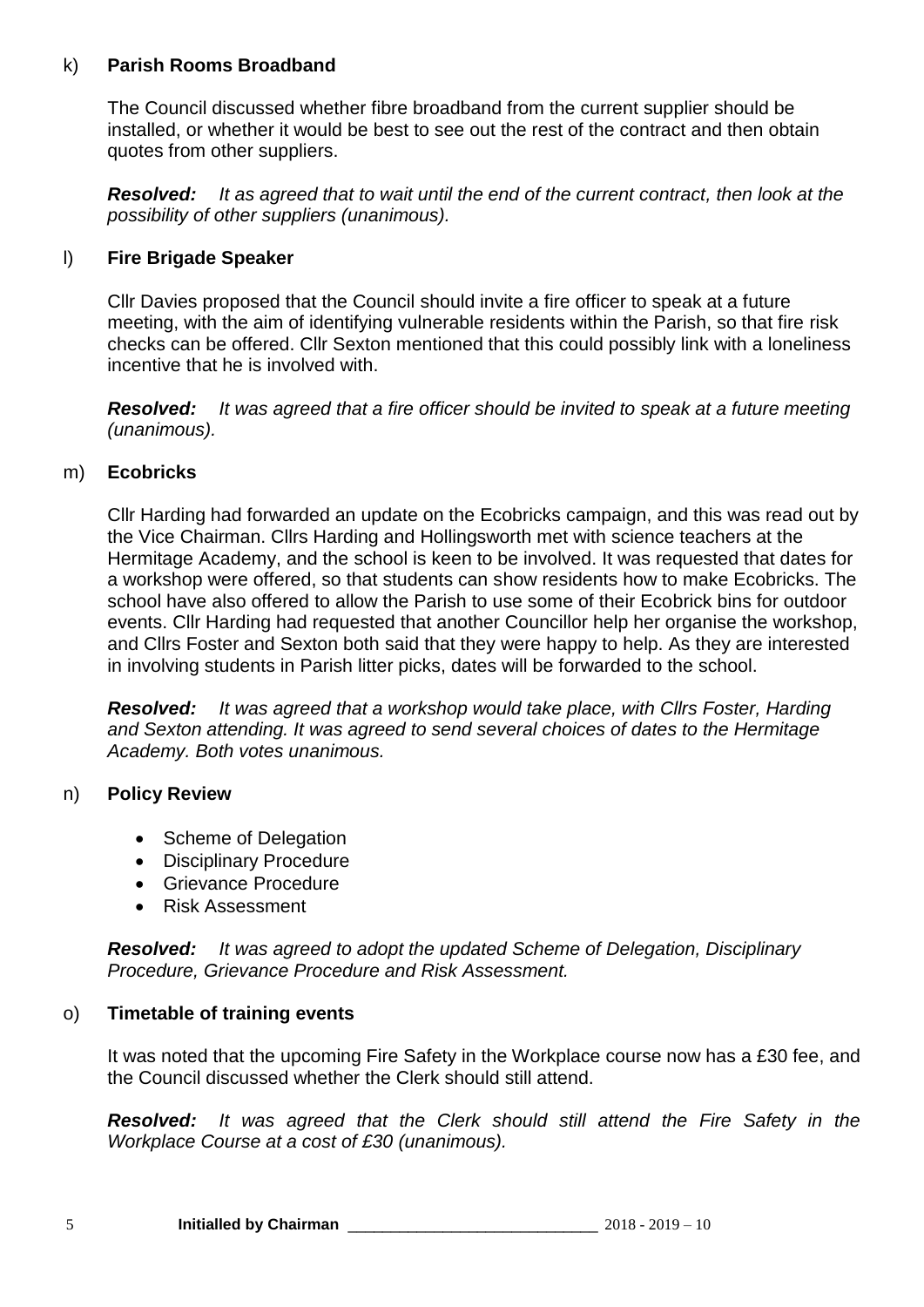### p) **Grants / fundraising**

No new opportunities identified.

*Resolved: None needed.*

## q) **Planning Applications**

DM/19/00437/TPO Waldridge Hall Farm Chester-le-Street DH2 3SL

Fell Tree T6 (Beech) and T7 (Beech).

*Resolved: To recommend approval.*

## r) **To consider any planning applications received after the agenda was published.**

• None received.

*Resolved: None needed.*

## s) **Correspondence received**

- Email from a resident complaining about rubbish bags being dumped on the land next to the Kids in Bloom bed, and raising concern that the resident in question has not repaired the grass as previously agreed.
- Telephone call from a resident of Beadnell Close who has been trying to have the hedge running along the edge of the Millennium Green trimmed for over one year. DCC have trimmed the side, but not the top.
- Complaints regarding the felling of trees around the allotment perimeter.

*Resolved: Cllr Sexton stated that the resident who has damaged the grass beside the Kids in Bloom bed has been sent a letter by DCC stating that if the repair is not made, DCC would complete the work and forward them the bill. Cllr Sexton to speak to the resident to receive an update. Cllr Sexton has been in touch with the DCC Clean and Green team regarding the Bridlepath hedge. DCC have now agreed to trim the top, but this cannot take place until bird nesting season is over. Trimming will also require the use of machinery which will create a mess, so residents will need to be informed in advance. The Clerk informed the Council the she had spoken to John Bragg, Head Forrester at DCC, who confirmed that thinning of the trees around the allotments should end around the 20th of March. He confirmed that pathways would be cleared, and that although there is no public right of way, residents would continue to be allowed to use the footpaths through the woods. The damaged fence will be removed, and the edges where the present fence is located will be gravelled and tidied up.*